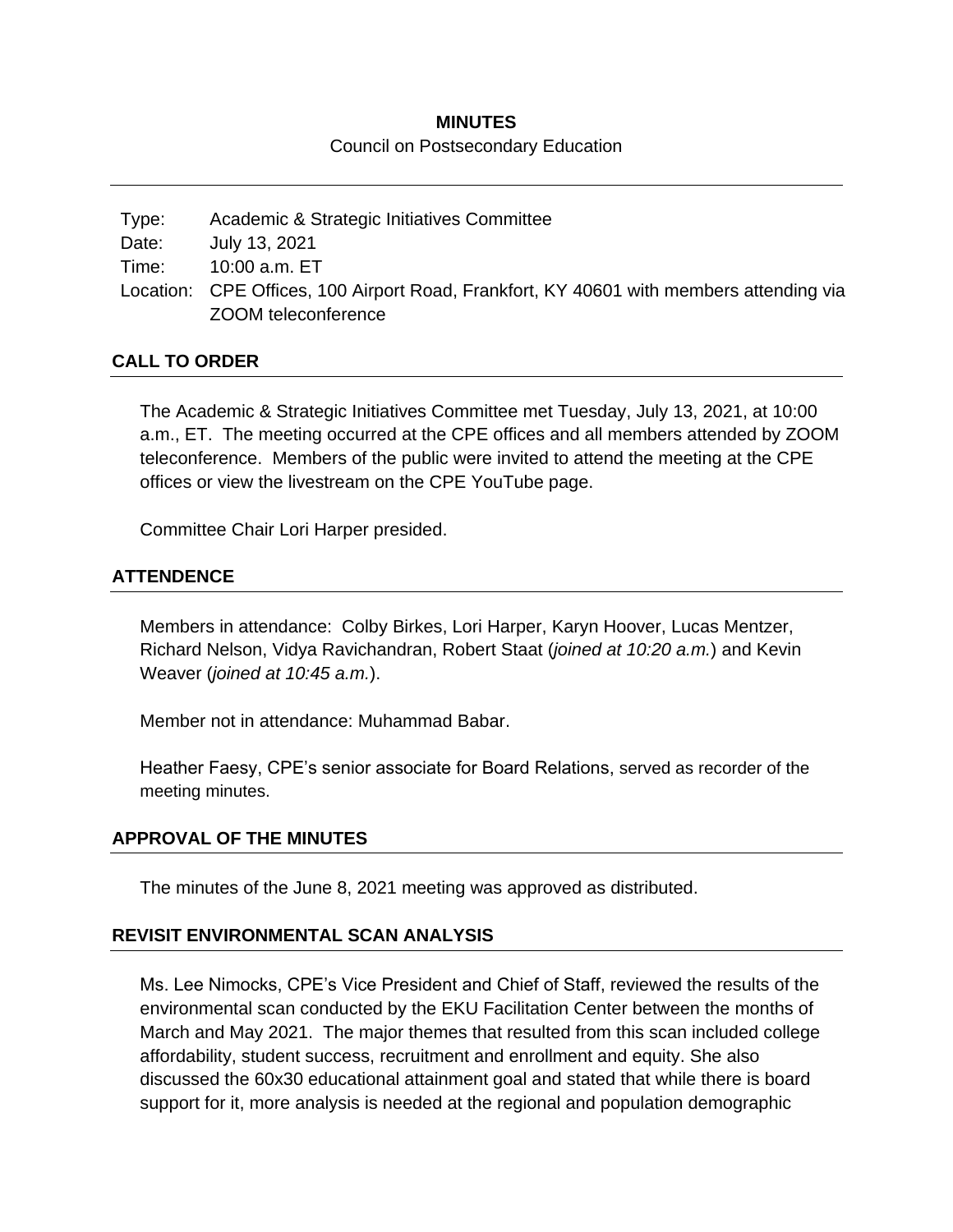levels. Finally, she reviewed the perceived barriers and areas identified that require greater emphasis in the next statewide agenda.

# **APPROVAL OF VISION, MISSION, AND VALUE STATEMENTS**

Chair Harper presented the proposed vision, mission and value statements, which are foundational for setting the tone of the next statewide strategic agenda. Draft statements were presented at the June 8 meeting, and were reviewed by CPE staff and the Campus Advisory Committee since that time. The statements presented for Kentucky higher education were:

Vision: Kentucky will be a national leader in building a strong, sustainable and equitable economy through increased educational attainment and affordable, high-quality postsecondary programs.

Mission: Kentucky's postsecondary system prepares students to be lifelong learners and excel in a diverse, knowledge-based economy. Postsecondary education drives innovation, enhances public health and wellbeing, breaks the cycle of generational poverty and improves quality of life.

#### Values:

- Inclusion, equity and diversity
- Quality and excellence
- Affordability and accessibility
- Innovation
- Business & community partnerships
- Transparency and accountability
- Institutional Collaboration
- Comprehensive student support

MOTION: Dr. Staat moved the Committee approve the proposed Vision, Mission and Value statements for Kentucky higher education. Ms. Ravichandran seconded the motion.

VOTE: The motion passed.

The approved statements will be presented to the full Council as part of the statewide strategic agenda approval process in November 2021.

# **DRAFT FRAMEWORK – NEXT STRATEGIC AGENDA**

Ms. Nimocks presented the drafted framework of the next statewide agenda, including the proposed structure, cross-cutting priorities, and four strategic goals. The committee provided feedback and asked Council to move forward as planned.